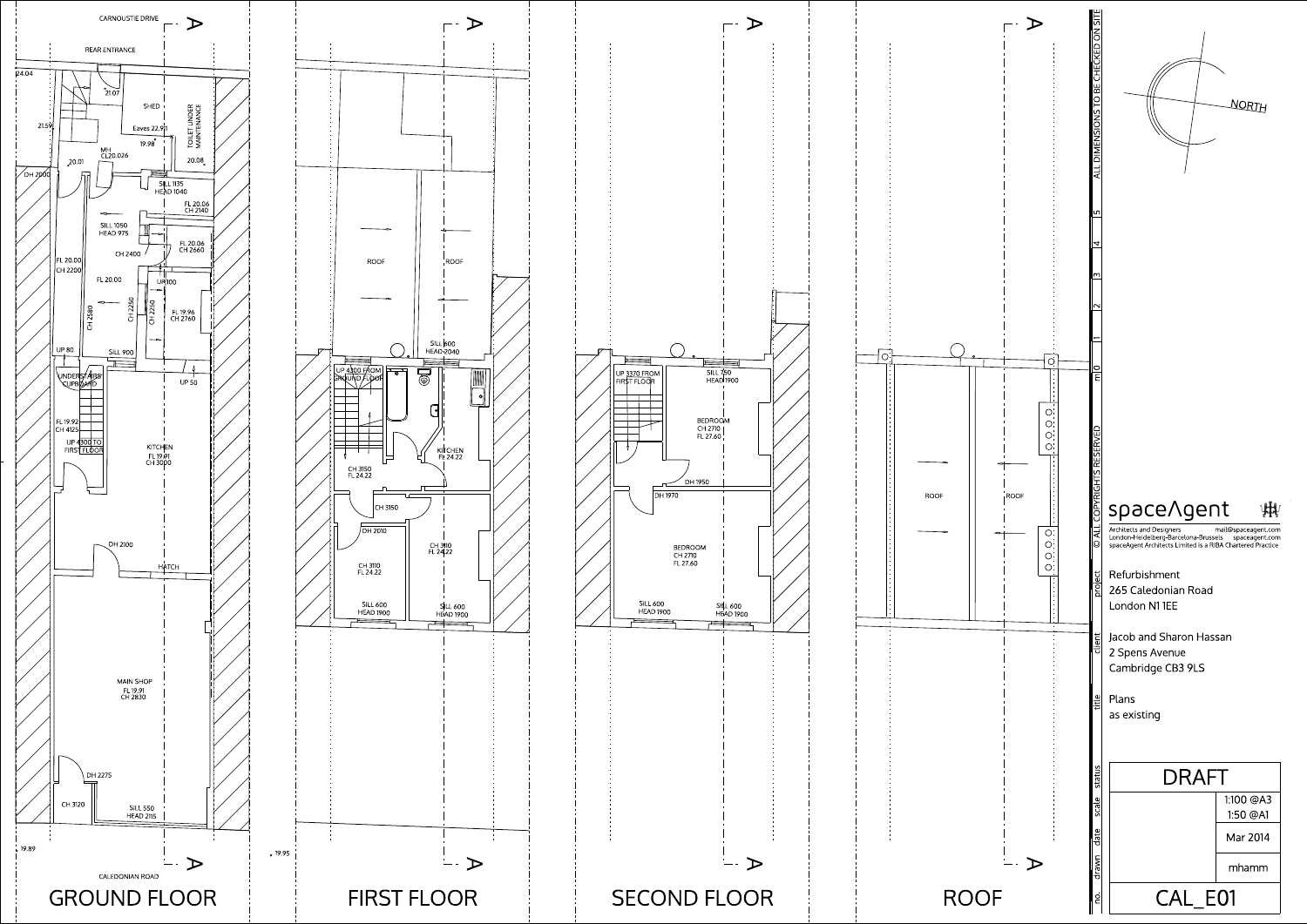



## space/gent 州

265 Caledonian Road Refurbishment London N1 1EE

Jacob and Sharon Hassan 2 Spens Avenue Cambridge CB3 9LS

mail@spaceagent.com Architects and Designers London-Heidelberg-Barcelona-Brussels spaceagent.com<br>spaceAgent Architects Limited is a RIBA Chartered Practice

as existing Elevations



ALLDIM ENSIONSTO BECHECKED ON SITE

 $\mathcal{L}$ 

 $\frac{2}{15}$   $\frac{3}{14}$   $\frac{15}{12}$ 

 $\overline{\phantom{1}}$ 

©

ALL COPYRIGHTS RESERVED